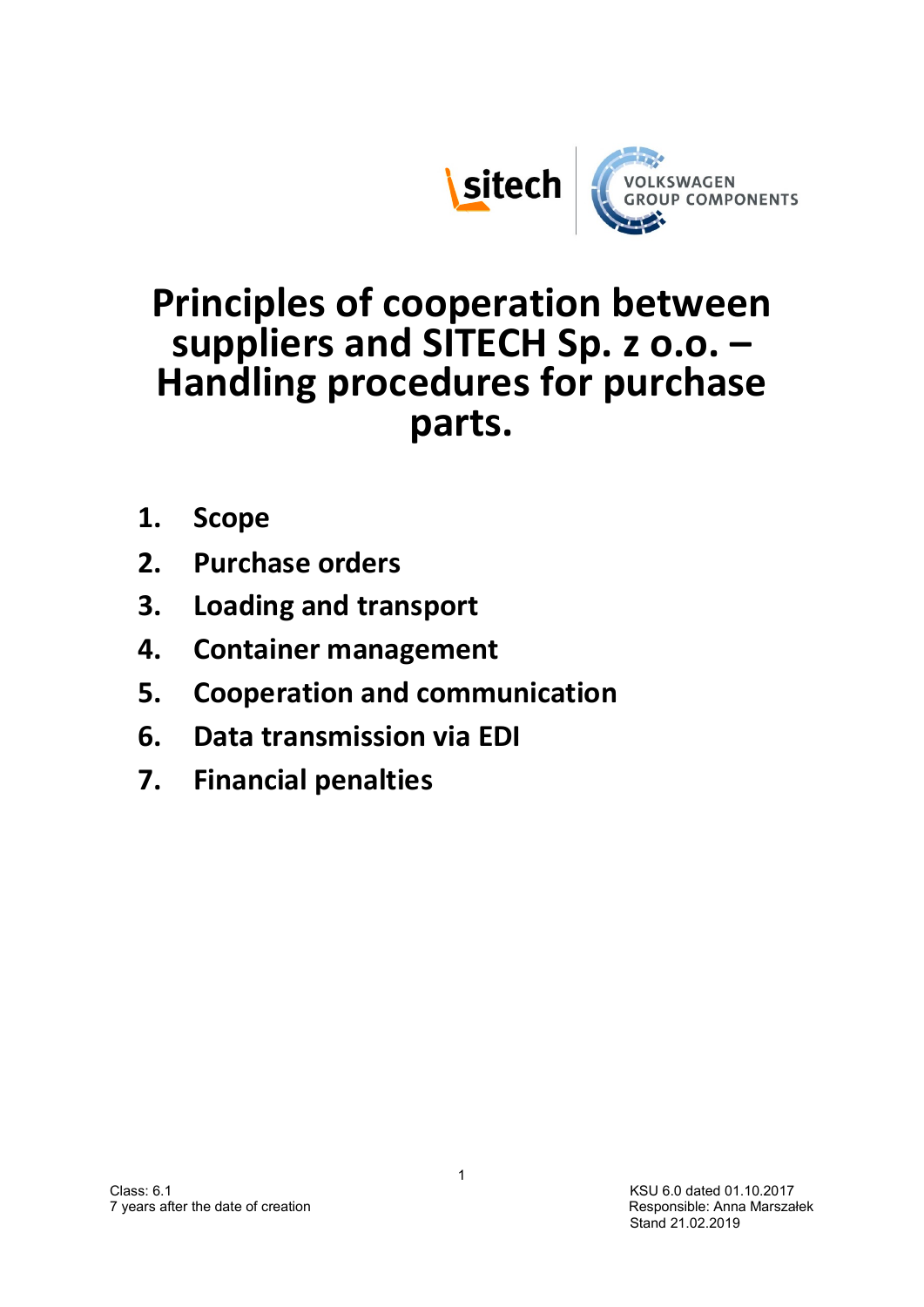#### 1. Scope

This procedure applies to suppliers of SITECH Sp. z o.o. with respect to logistics and transport.

#### 2. Purchase orders

SITECH agrees to issue purchase orders by Friday every week. Purchase orders are sent via EDI on the agreed day of the week. In the case of companies which do not transmit data via EDI, purchase orders are sent by e-mail.

- $\checkmark$  QUANTITY Purchase orders specify the quantity of material to be delivered. Purchase orders are based on a multiple of a single container. Daily forecasts cover the current week and the following week. Additional quantities are shown as a total weekly demand.
- $\checkmark$  DATE OF PURCHASE ORDER Date of the purchase order means the date of loading at the supplier's site. Goods to be delivered should be available in the supplier's warehouse at 6:00 a.m. on the day of loading.

If transport is organised by the supplier, the DATE OF PURCHASE ORDER means the date of arrival of the goods at SITECH's site.

- $\checkmark$  Purchase orders contain supply forecasts for at least 12 weeks. The annual demand is specified in KP (corporate forecast) provided by SITECH once a year at the supplier's request.
- $\checkmark$  Suppliers are required to check if the supply forecast has been received and if not, to notify a responsible administrator.
- $\checkmark$  PACKAGING Packaging provided by the supplier must conform to the packing instructions provided by SITECH and signed by the supplier. Goods to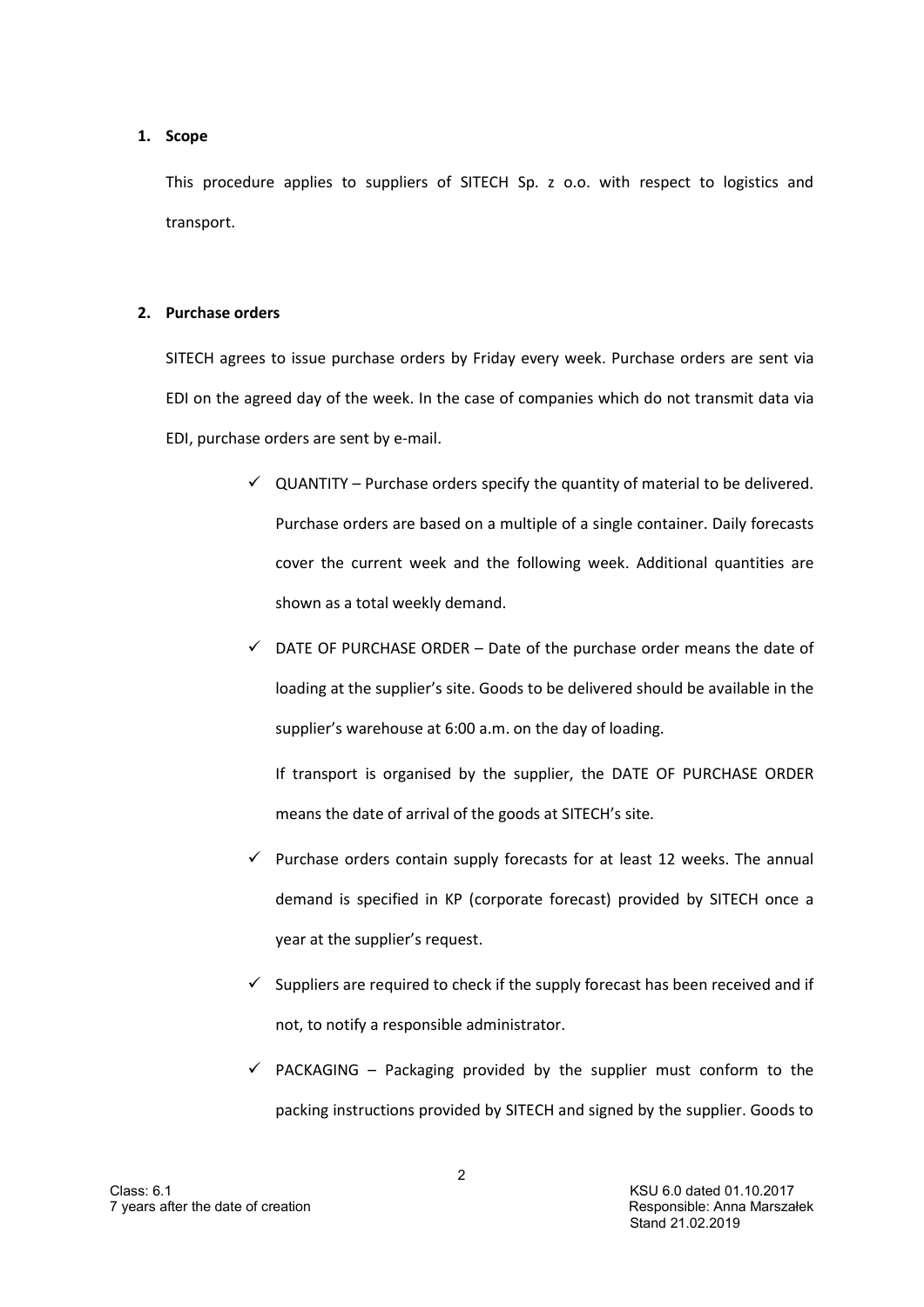be delivered must be packed and labelled in accordance with VDA 4902/4 (its template may provided by SITECH on request).

- $\checkmark$  The most recent purchase order is ALWAYS the binding purchase order. This means that as soon as a new delivery schedule is sent, the previous schedule is no longer binding. If SITECH fails to send a purchase order for a given week, the schedule sent for the preceding week shall be the binding purchase order.
- $\checkmark$  Goods sent by the supplier must be in accordance with the purchase order. The supplier must comply both with the requested quantity and the date of loading.
- $\checkmark$  If the purchase order is not accepted by the supplier, the supplier should notify SITECH and explain reasons for such non-acceptance within one working day.

Non-delivered purchase orders:

- $\checkmark$  INCOMPLETE DELIVERY If a purchase order is not delivered or the delivery is incomplete, the supplier shall send the goods at its own expense, whatever INCOTERMS conditions are stipulated in the contract.
- $\checkmark$  EXCESSIVE DELIVERY If the delivered quantity is greater than the quantity specified in the purchase order, SITECH shall not guarantee adequate space in the dedicated transport vehicle and reserves the right to send back the excessive goods at the supplier's expense.
- $\checkmark$  The supplier must immediately notify SITECH of an incomplete / excessive delivery.

## 3. Loading and transport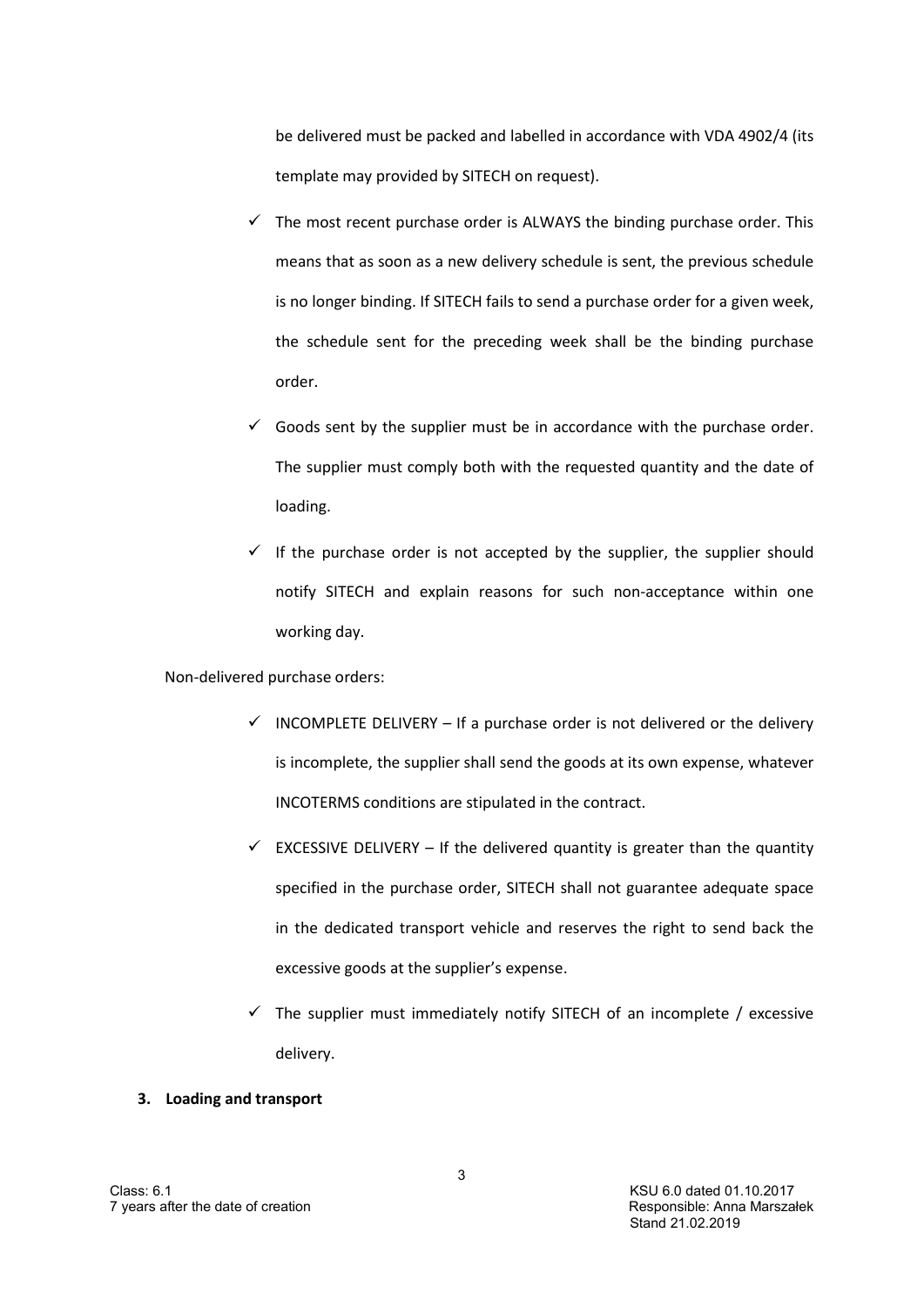Loading and transport procedures are regulated by specific transport regulations of SITECH Sp. z o.o.

- $\checkmark$  The format of the packing list is agreed between SITECH's administrator and the supplier.
- $\checkmark$  If transport is organised by the supplier, SITECH must be notified in advance of vehicles to be unloaded.
- $\checkmark$  The supplier is required to issue any necessary transport documents: goods dispatch note (WZ), completed consignment note (CMR).
- $\checkmark$  Goods are loaded at the supplier's site in pre-agreed time windows. If the loading of goods at the supplier's site is delayed or takes longer than anticipated, SITECH's administrator must be notified immediately.
- $\checkmark$  The place of loading at the supplier's site is the place specified by the supplier in the contract. Any changes to the place of loading must be agreed and accepted by SITECH's Purchase Department.
- $\checkmark$  The need to issue an arrival notice and its format are agreed directly between the supplier and SITECH's transport unit.
- $\checkmark$  The supplier shall comply with the driver's suggestions as to the distribution of goods on the semi-trailer so that the goods are transported safely and in accordance with the applicable road traffic regulations.
- $\checkmark$  If the semi-trailer provided by the carrier is in poor condition, the supplier shall refrain from performing the loading procedure and immediately notify SITECH's administrator.
- $\checkmark$  The supplier shall appoint a contact person a warehouseman.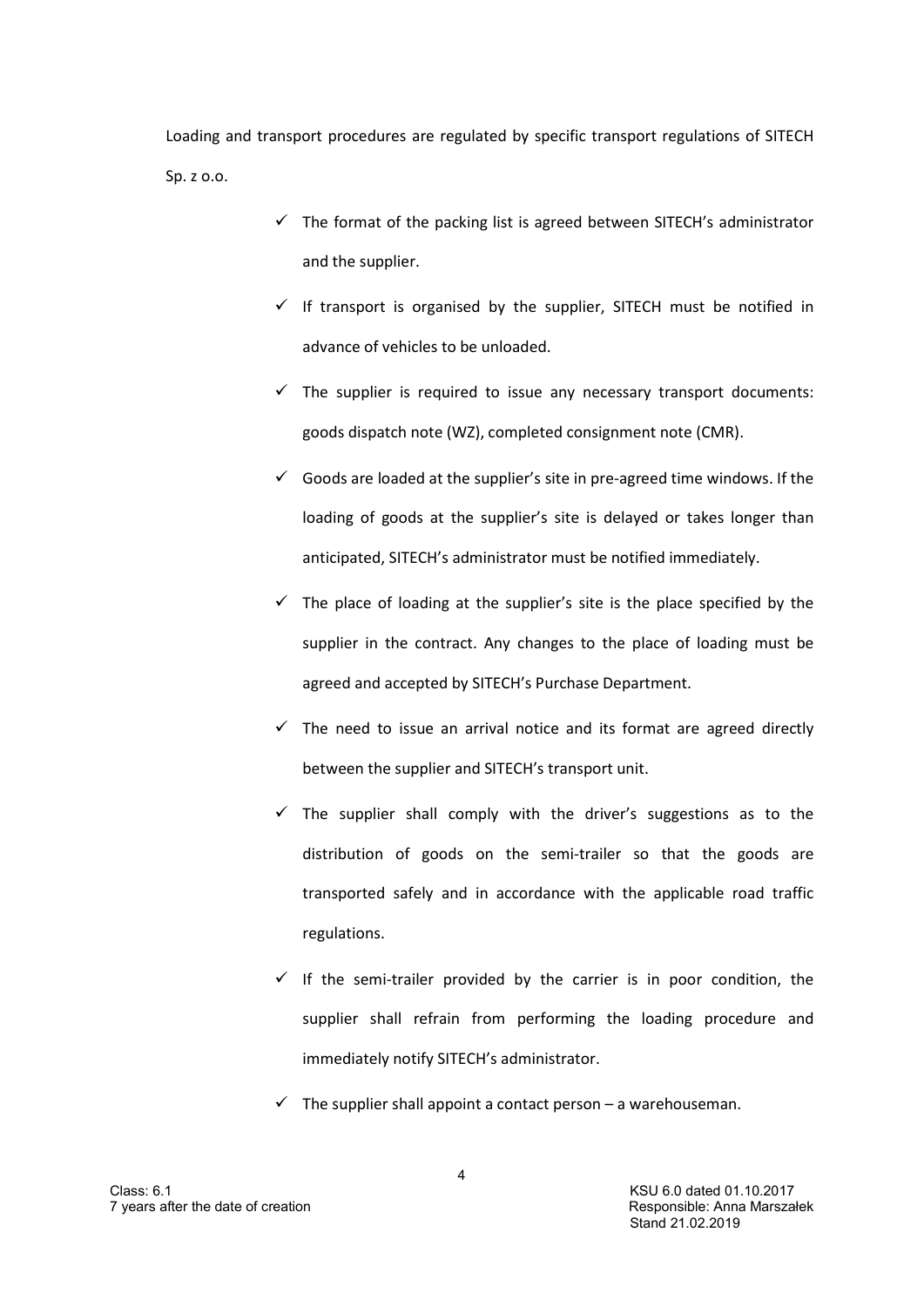$\checkmark$  The supplier shall read and comply with Incoterms regulations as agreed with SITECH (e.g. obligations of the shipper).

### 4. Container management

- $\checkmark$  The supplier shall provide information, on a weekly basis, about how many containers are needed to deliver SITECH's purchase orders.
- $\checkmark$  SITECH shall provide the supplier with empty containers in accordance with a specific delivery schedule.
- $\checkmark$  Containers shall be provided by SITECH in quantities specified in the supplier's request for empty containers.
- $\checkmark$  SITECH shall inform the supplier on a monthly basis about the number of available containers.
- $\checkmark$  The supplier shall perform an annual physical inventory of the containers when instructed to do so by SITECH.
- $\checkmark$  The supplier shall send back documents confirming that the empty containers have been received.
- $\checkmark$  The price A supplier shall clean and remove any items and labels from the containers and deliver goods in clean packaging.

## 5. Cooperation and communication

 $\checkmark$  SITECH's office hours: 7:30 a.m. – 3:30 p.m. Outside these hours the administrators shall be reachable at their business phone numbers.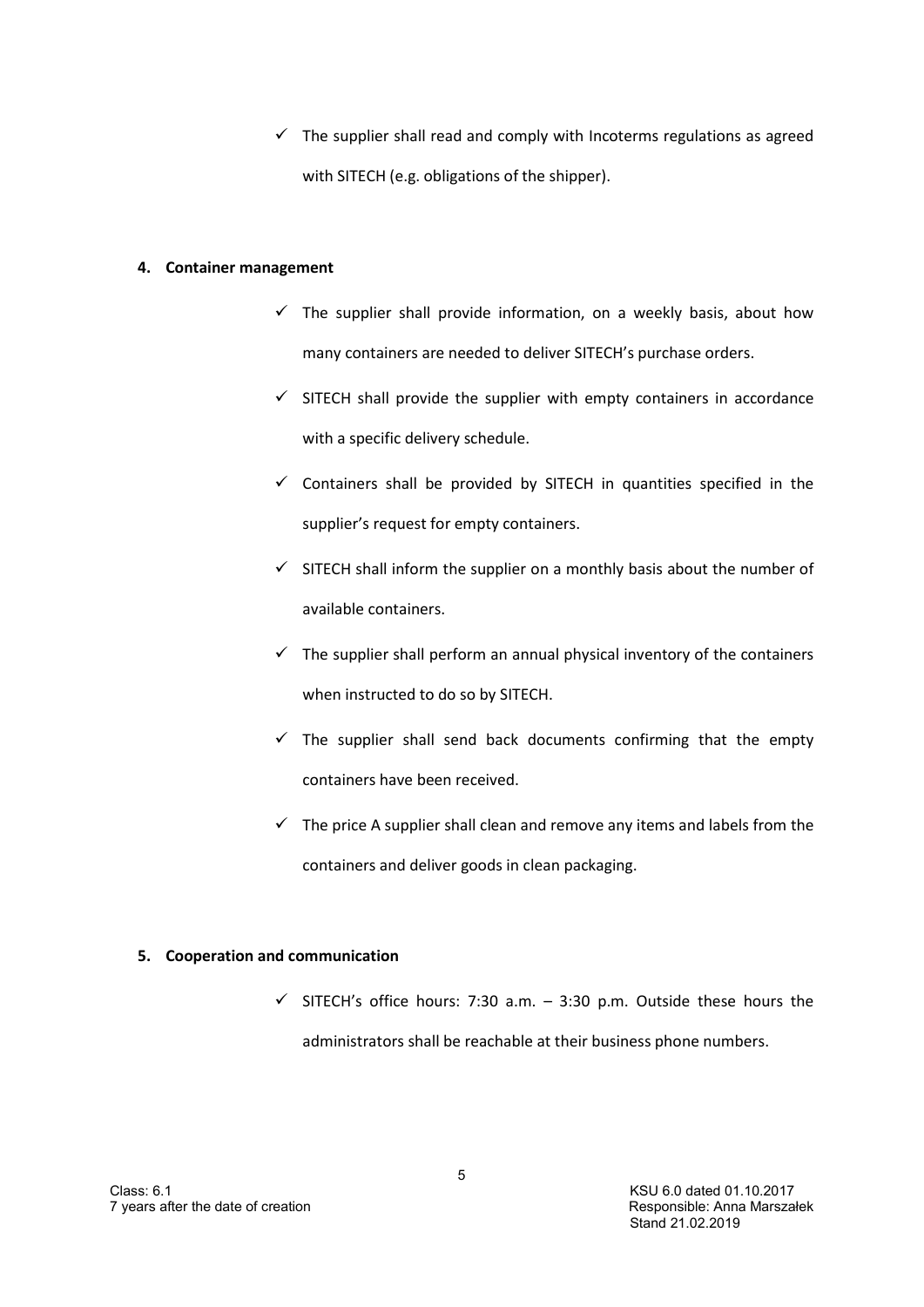- $\checkmark$  The supplier shall inform SITECH about its office hours and warehouse opening hours. If the office hours are changed for any reason, the supplier shall immediately notify SITECH.
- $\checkmark$  Information about non-working days at the supplier's site must be given to SITECH with at least 4 weeks' notice.
- $\checkmark$  The supplier shall appoint a person who shall also be available by phone outside normal office hours of the company (e.g. in the afternoons, on weekends).
- $\checkmark$  The supplier shall immediately notify SITECH Sp. z o.o. of problems with deliveries, materials, loading, etc.
- $\checkmark$  At the end of each month the supplier shall receive a logistic evaluation report. The evaluation shall include 4 logistic criteria: punctuality, quantity compliance, operational logistics, communication and flexibility.
- $\checkmark$  At the supplier's request, SITECH's administrator shall send a delivery acceptance note (Gelangensbestätigung).

#### 6. Data transmission via EDI

Data are transmitted by electronic means. This is an exchange of structured business data between the supplier's and SITECH's IT systems.

- $\checkmark$  Data exchange must be enabled on a 24/7 basis.
- $\checkmark$  The supplier shall receive purchase orders from SITECH via EDI.
- $\checkmark$  Electronic consignment notes (MAT) are sent as soon as the loading procedure at the supplier's site is completed.